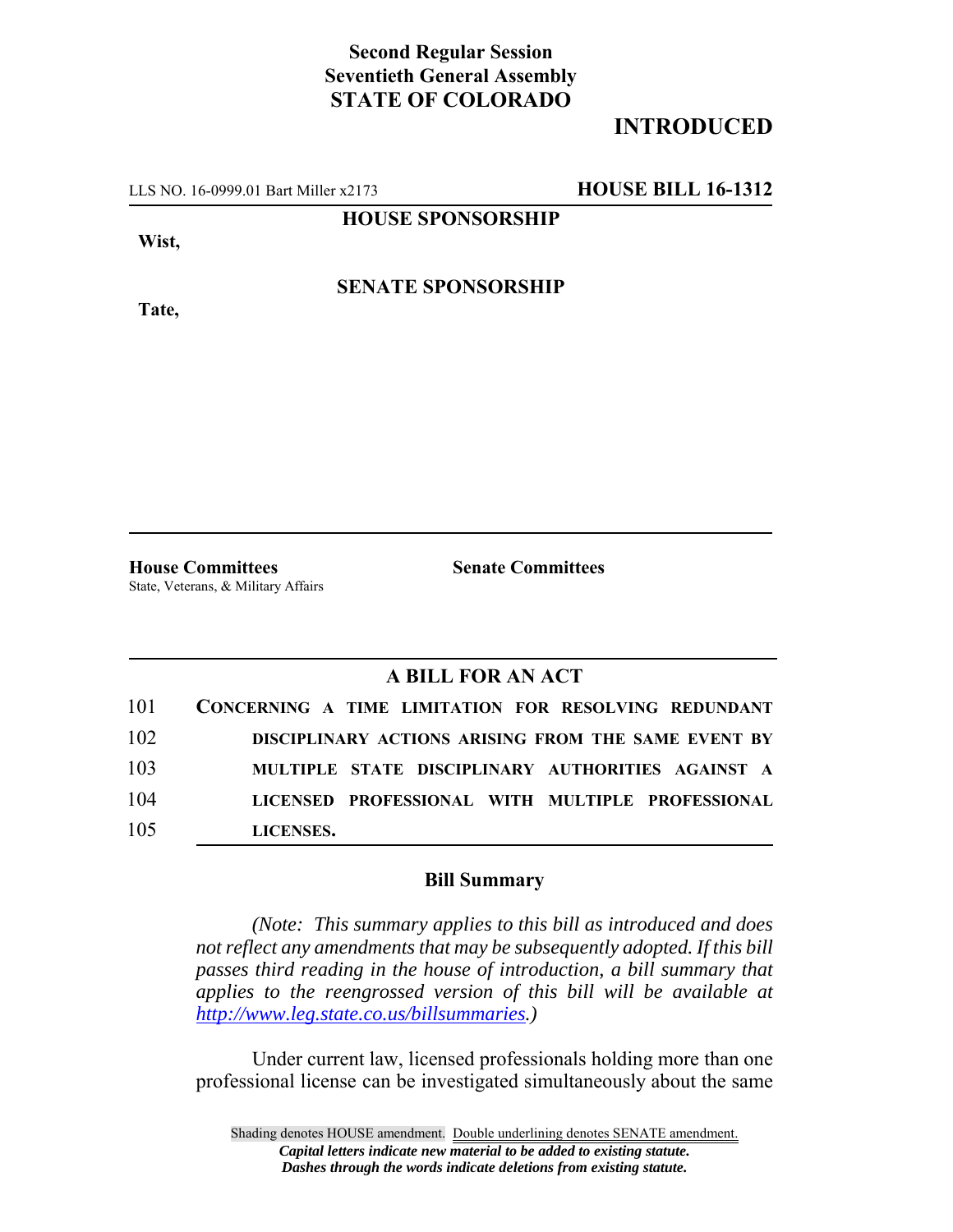act or transaction. The bill requires that, for licensed professionals with multiple licenses, in the event of redundant disciplinary actions by multiple state disciplinary authorities arising from the same act or transaction, if one of the disciplinary authorities takes action to resolve an investigation, any other disciplinary authority from which the licensed professional has a license and that is investigating the same act or transaction is required to take action on the matter within 160 days after the conclusion of the action by the first disciplinary authority. If any other disciplinary authority fails to take action on the matter within 160 after the conclusion of the action by the first disciplinary authority, any other disciplinary authority is barred from taking action against the licensed professional for that same act or transaction.

| $\mathbf{1}$   | Be it enacted by the General Assembly of the State of Colorado:     |
|----------------|---------------------------------------------------------------------|
| $\overline{2}$ | <b>SECTION 1.</b> In Colorado Revised Statutes, 24-4-102, add (7.5) |
| $\overline{3}$ | as follows:                                                         |
| $\overline{4}$ | 24-4-102. Definitions. As used in this article, unless the context  |
| 5              | otherwise requires:                                                 |
| 6              | "LICENSED PROFESSIONAL" MEANS ANY PERSON WITH<br>(7.5)              |
| $\tau$         | LICENSING OR REGISTRATION OBLIGATIONS ARISING UNDER TITLE 12,       |
| 8              | C.R.S.                                                              |
| 9              | <b>SECTION 2.</b> In Colorado Revised Statutes, 24-4-104, add (6.5) |
| 10             | as follows:                                                         |
| 11             | 24-4-104. Licenses - issuance - suspension or revocation -          |
| 12             | renewal. (6.5) FOR ANY LICENSED PROFESSIONAL WITH MORE THAN ONE     |
| 13             | COLORADO LICENSE REQUIRED BY LAW, IN THE EVENT OF REDUNDANT         |
| 14             | DISCIPLINARY ACTIONS BY MULTIPLE DISCIPLINARY AUTHORITIES ARISING   |
|                |                                                                     |
| 15             | FROM THE SAME ACT OR TRANSACTION, IF ONE OF THE DISCIPLINARY        |
| 16             | AUTHORITIES TAKES ACTION TO RESOLVE AN INVESTIGATION, ANY OTHER     |
| 17             | DISCIPLINARY AUTHORITY FROM WHICH THE LICENSED PROFESSIONAL HAS     |
| 18             | A LICENSE AND THAT IS INVESTIGATING THE SAME ACT OR TRANSACTION     |